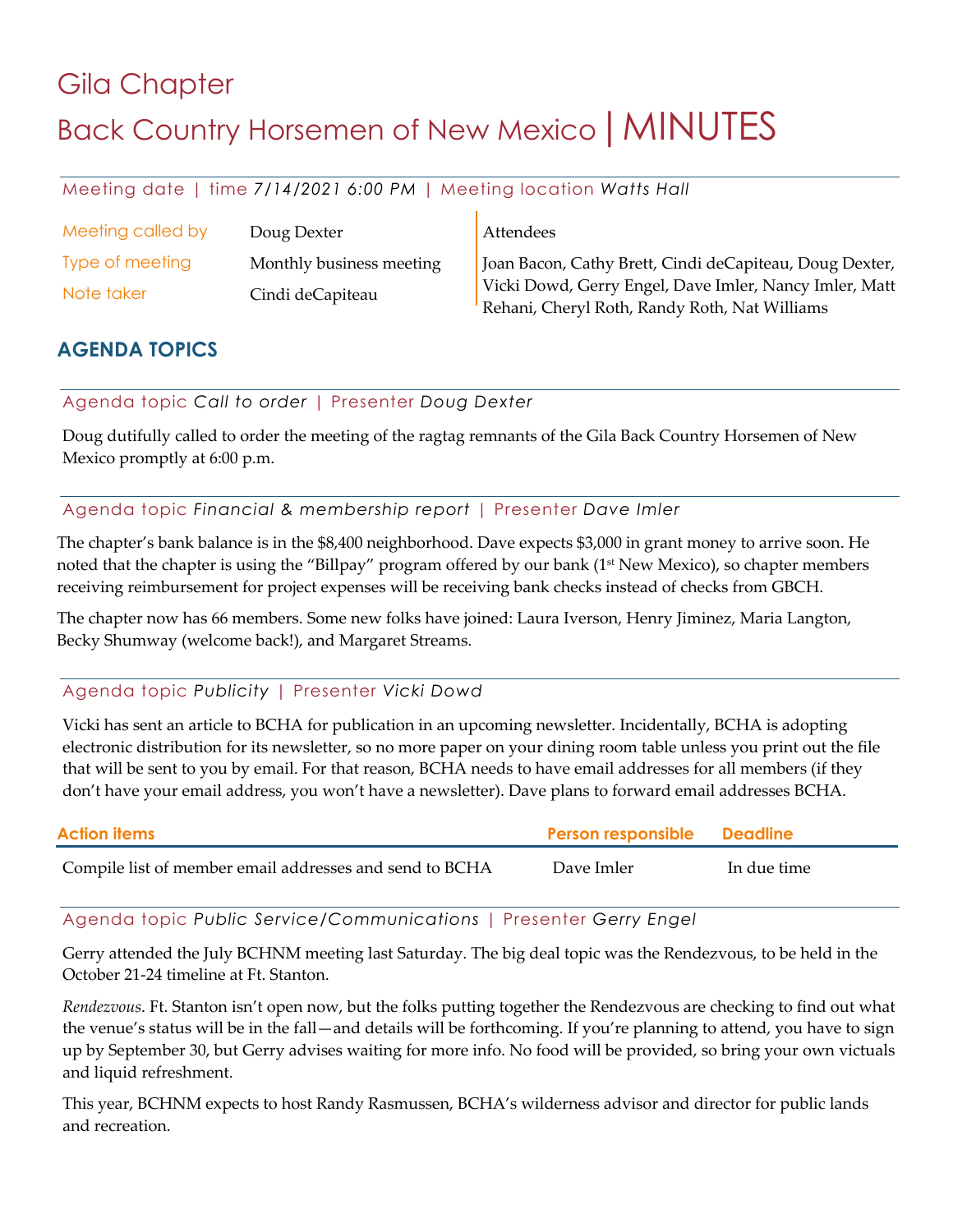The chapter reps attending agreed that every chapter would donate a new \$50 item for the major raffle, along with other items (doesn't have to be new stuff) for other raffles.

*Tee shirts and hoodies*. The Rendezvous registration form will show information about BCH-themed tee shirts and hoodies, along with a web site where the acquisitive among us can purchase them. Proceeds from the sales will be distributed among the chapters.

*State, regional, and local fairs*. **BCHNM** will have a booth at the 2021 New Mexico state fair (September 10-20 in Albuquerque). The **Rio Grande chapter** wants to contribute a presence at the SW New Mexico region's version of the state fair and invited chapters down here to partner with them. The **SWNM** fair will be held September 29 through October 3.

*The big bucks*. The state BCH is in good financial shape (\$6500 in BCHNM bank accounts) because COVID chaos eliminated the expense of sending people to the national convention.

*Gerry's Gila chapter report*. Gerry outlined the Gila chapter's agreements with the Forest Service and Melisa Green, which enabled us to produce stupendous results on Gila trails so far this year. Gerry mentioned to the (envious—or if not, they should be) representatives of other New Mexico chapters that we have completed work on some 70 miles of trails this year.

*Membership application forms*. Gerry inquired about membership procedures: Do we have to submit new applications for chapter members every year? Apparently we don't because membership policy and procedures are up to each chapter. So Dave Imler (you know Dave, our 501c3 and finance guy) will require applications for one more year and then remove the date from the application form. The application form will be revised to capture email address information for (in the case of family memberships) multiple applicants.

*Disposition of money*. We've been wondering what happens if the Gila chapter goes extinct: What happens to residual money? We down here in the stinkin' desert are a 501c3 organization. BCHNM is a 501c4 outfit. The difference creates complexity over who gets what; but the situation can be remedied by sending residuals to BCHA, which takes a small percentage of the wad and ships the rest to BCHNM.

*Trail projects*. Now that the monsoon has arrived and the muscular heat of May and June has abated, the Gila chapter has three projects on the board. Two projects will work in the **Signal Peak area**: *Saturday, July 31 and Saturday August 14* to work on part of Continental Divide Trail. Those projects will involve mostly brushing and treadwork, so these are not horse-appropriate projects.

During the period *August 19-24* we will be working on **Iron Creek Mesa**. We will pack in from Snow Lake to a campsite on Iron Creek. The project features plenty of logging, so pack animals, sawyers, wranglers, cooks, and curious adventurers are needed. Sign up for Iron Creek at the Gila Trails Info website, https://www.gilatrailsinfo.org/volunteer.

Gerry urges that if you know any other horse people, recruit them for membership by explaining that a lot of what we do is provide packing support to hikers and we also need more people to pack and clear logs off the trail.

*Helmet hype*. In New Mexico, you can ride at high speed on your motorcycle and you don't have to wear a helmet. That's not true for trail workers, who are required to wear them when working (regardless of speed). Melissa Green wants to develop stickers for helmets that show who we are. The chapter has a logo that appears on our stationery, but it was developed a long time ago and is so small, uncolorful, and detailed that it's not a good choice for communicating who we are when we're out there. Melissa wants something bigger and more colorful; the logo on the chapter's flag is a suitable candidate.

*Tokens of appreciation*. An outfit to which the chapter has access sells ball caps and requires no minimum order (means we don't have to store them, which is advantageous for Gerry's garage). Then there are the celebrated water bottles from when the Gila chapter hosted the rendezvous, of which we still have a whole bunch. We can get them out of the Lemons' garage and give them to trail volunteers. Everybody present thinks this is a good idea.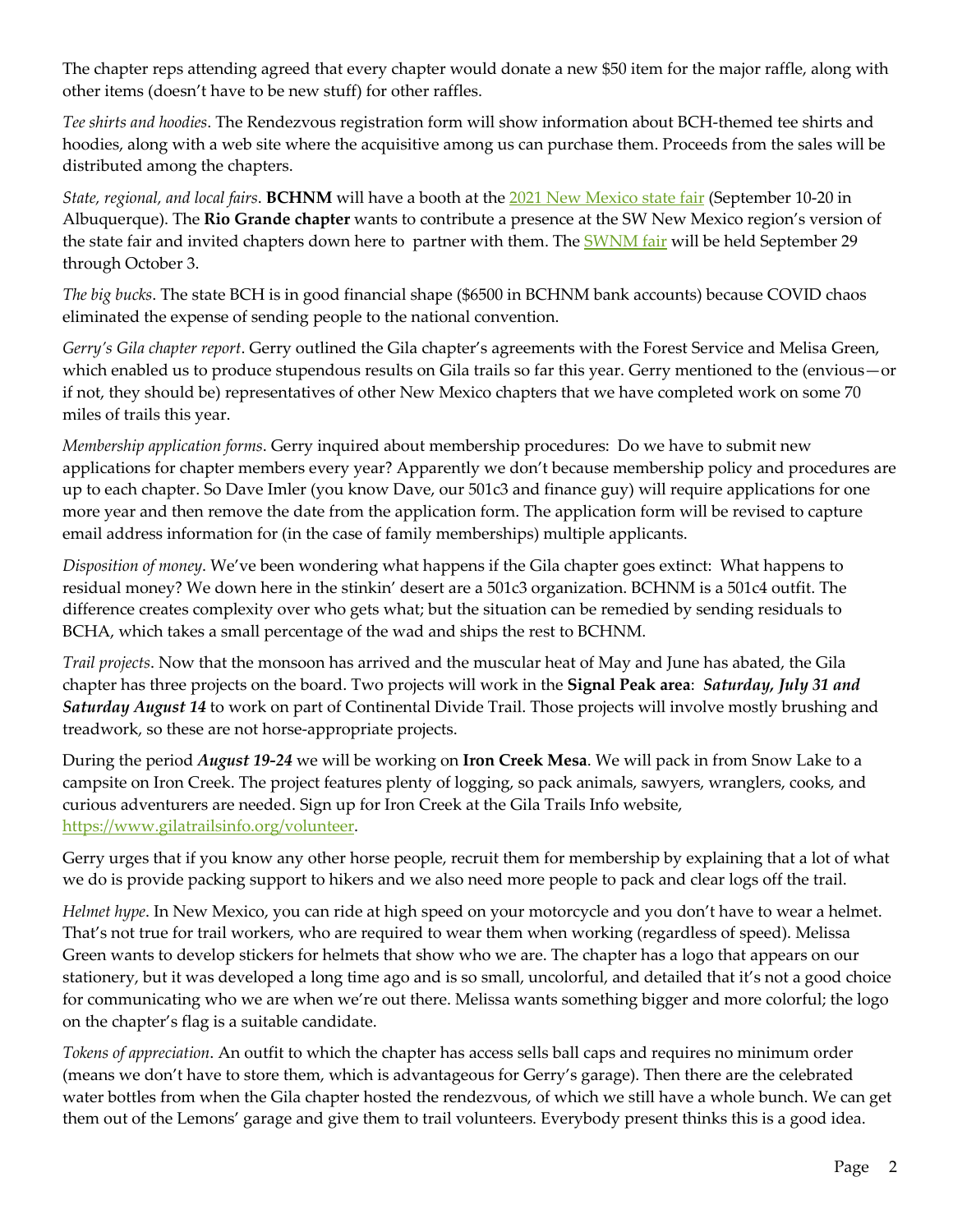#### Agenda topic *NATRC* | Presenter *Vicki Dowd.*

The Gila chapter still has a toe in the water for the twice-delayed (everybody knows why) competitive trail ride at NAN Ranch. Vicki reported that money for insurance on the cancelled ride has been refunded.

However, that money is still in NATRC accounts, so because we intend to try again, all the work for the ride is done except for trail marking.

Vicki noted that chapter members will need to vote to do the ride, but Cheryl Roth expressed reluctance to take a vote at tonight's meeting because so few people are present. Vicki suggests supplementing a meeting vote with online voting.

In addition, somebody needs to be in charge, so she is recruiting a ride manager (volunteers are eagerly anticipated). The ride secretary, Charlen Perez, is still willing to oversee the clerical and recordkeeping tasks; therefore, the ride just needs somebody to keep an eye on things.

Dave asked for the number of people needed to run the event. Vicki responded that about 30 people are necessary to get things going on the first day, then 20 people for each ride day. She will call all the people who volunteered at the last ride.

The ride dates are limited and uncertain. An available date in April conflicts with the Easter holiday, so Vicki needs to check the NATRC schedule to see what ride dates are still available for 2022.

#### Agenda topic *Search and Rescue* | Presenter *Dave Imler, Gerry Engel*

A recent SAR mission involved a woman who was last seen by a neighbor several days ago in the Rodeo NM area. A search involved four or five agencies with 30 people (including riders from GBCCH). The woman was located, but didn't survive her ordeal in the desert.

Gerry noted that the search was an impressive operation that employed horses, dogs, drones, and the border patrol, and drones. Mounted searchers, Gerry mused, are the best way to cover that territory because the riders sit up so high and have a wider field of view. Mounted searchers rode for three hours at 96 degrees.

#### Agenda topic *Highway Cleanup* | Presenter *Matt Rehani*

Find your gloves, long-sleeved and brightly colored shirts, sturdy boots, and sunscreen for a highway cleanup detail on **29 July 9:00 a.m**. Meet (as always) at the Wind Canyon fire house.

#### Agenda topic *Changes to management structure* | Presenter *Doug Dexter/Dave Imler*

Recent changes in the Gila chapter's management structure have given us a couple of more members for the board of directors. Doug will get with Mickey to have her update the state in case the change has implications for insurance.

Agenda topic *Independent contractor agreement* | Presenter *Gerry Engel/Dave Imler*

The chapter's contract with Melissa Green is a done deal.

#### Agenda topic *Plan for a social GBCH event* | Presenter *Discussion*

Now that (at least for the moment) COVID-19 restrictions are easing up, it's time for a chapter social event. The Gomez Peak pavilion is a suitable site that can be reserved online. Tonight's attendees like the idea of holding a potluck picnic mid-week in October, perhaps as a substitute for the October business meeting and working around the trail projects planned for October. Doug will coordinate.